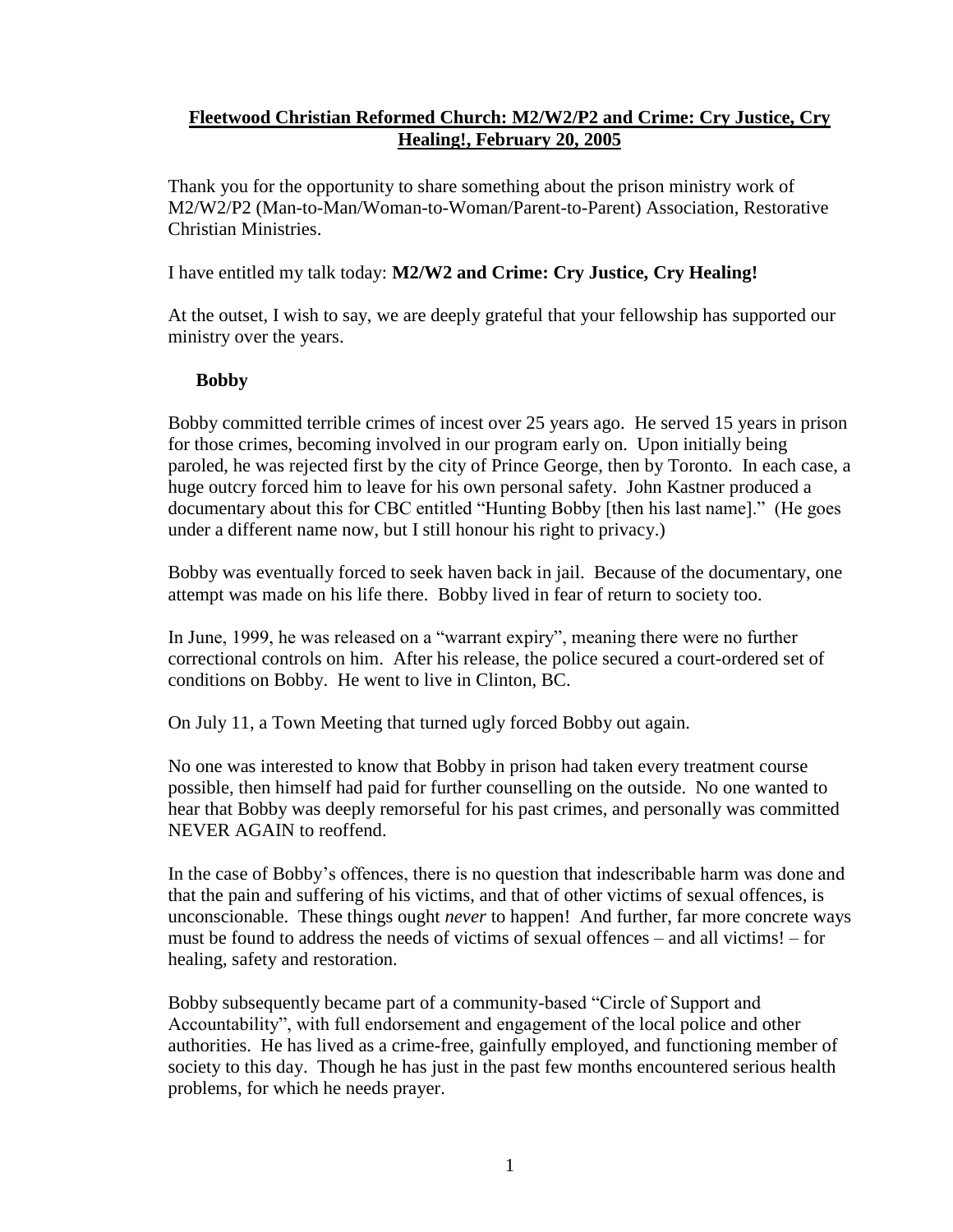### **M2/W2 Origins**

The origins of M2/W2 were a pastor's visits forty years ago in Seattle prisons to men who had no one showing an interest in them. The core vision of our work continues out of the response of that pastor: to recruit, train, deploy and supervise volunteers from the church community to show one-on-one care to men and women in prison. Two classic biblical texts have always informed our work:

*Matt 25:36 I was in prison and you came to visit me.*

*Heb 13:1-3*

*Keep on loving each other as brothers[/sisters]. Do not forget to entertain strangers, for by so doing some people have entertained angels without knowing it. Remember those in prison as if you were their fellow prisoners [offenders], and those who are mistreated [victims] as if you yourselves were suffering.* 

Besides the core program of finding about 350 volunteers a year to work with men and women in the prisons, our agency has had a specialized contract in one provincial prison. We also have National Crime Prevention Centre funding and some other grants, to work with mothers struggling to raise children in the 0 to 5 year range. This Parent to Parent (P2) program operates in Chilliwack. We continue to be sensitive to victims' needs as well, and connect to them in various ways, though not formally through an established program. We do operate a significant CORE training series, when victims are fully brought into the training. There are notices at the back about our CORE Training beginning this Thursday with an evening on victims' issues. We warmly encourage you to attend. With all the recent government cut-backs, some other unique ministries, including working with Mentally Disordered Offenders under contract, are no longer operating.

There is a display at the back with information and a Power Point presentation. I'll also be there for a time after the service. We are doing a significant CORE training beginning this Thursday, Feb. 24, through Saturday. We are looking in depth a victims issues, Restorative Justice, the role of Corrections, the mandate of M2/W2, and the connection to spirituality in our ministry. You are warmly invited to attend. I thought there were notices at the back about this. But there are not. Please phone our office tomorrow for more information.

Our full name is M2/W2 (Man-to-Man/Woman-to-Woman) Association: **Restorative Christian Ministries.** We are also increasingly inserting "P2" into our name. "Restorative" is the term used to describe a biblical understanding of justice to which we are committed.

#### *Cry Justice!*

What does biblical justice look like? We've heard already from Pastor Tom about the CRC Report on Restorative Justice. I'll try to personalize it a bit.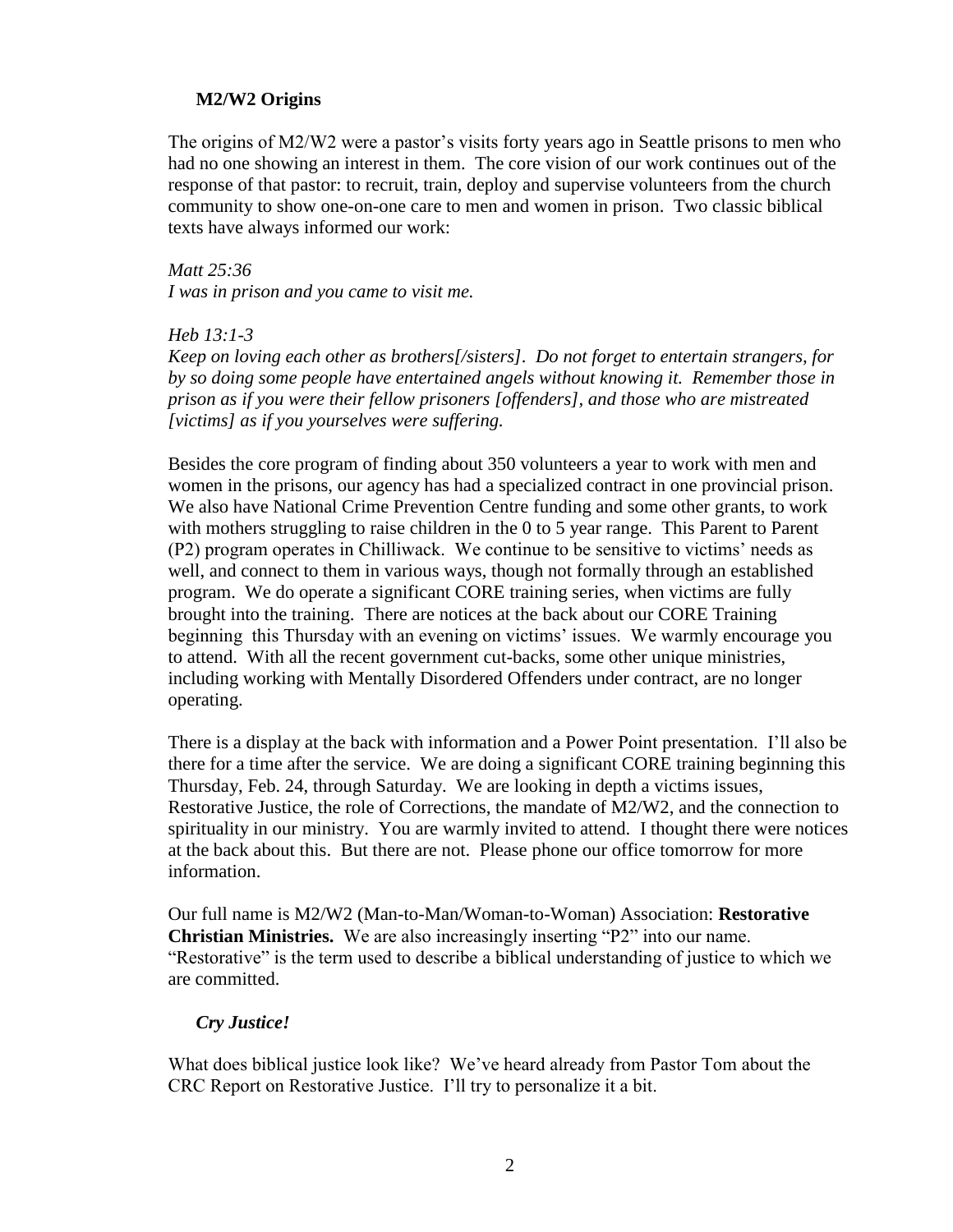#### **Wilma Derksen**

Wilma Derksen's daughter set out to walk home Nov. 30, 1984 in Winnipeg, after her mother had told her on the phone she could not pick her up from school that day. Wilma tells this story in her book, *Have You Seen Candace?*, which possibly some have read. Candace was not seen alive again by her family. She had been kidnapped, and left to freeze to death, tied and bound, in an abandoned shack.

It took two months for her body to be found.

At one point not long after her funeral, a close friend asked Wilma, "What would be justice for you?" Wilma let her imagination respond. She began to envision no less than ten child murderers lined up for execution. And she would pull the trigger, one by one. As she did so, and watched each drop lifeless to the ground with their death hoods falling loose, she could almost taste the sweetness of revenge, and knew for a few exquisite moments that this would indeed be "justice" for her. But her mind's movie projector continued to roll. She looked up from the scene of desecration she had just created and suddenly saw ten mothers like her weeping unbearably for their children, and knew she had now created ten other victims' families.

"But that doesn't satisfy", she heard herself saying, "I think our choice to forgive is the right one. (*Have You Seen Candace?: A True Story of Faith and Forgiveness*, Wilma Derksen, 1991, pp. 224ff)." She adds: "By forgiving we can transcend the hurt and choose to be loving again (p. 227)." The subtitle of her book is: *A True Story of Faith and Forgiveness*. Justice became for Wilma and her family a conscious choice of *pardon* and *mercy*.

#### **Biblical justice is active** *peacemaking love towards others.*

Please read with me Romans chapter five, verses six to eleven:

*You see, at just the right time, when we were still powerless, Christ died for the ungodly. Very rarely will anyone die for a righteous man, though for a good man someone might possibly dare to die. But God demonstrates his own love for us in this: While we were still sinners, Christ died for us. Since we have now been justified by his blood, how much more shall we be saved from God's wrath through him! For if, when we were God's enemies, we were reconciled to him through the death of his Son, how much more, having been reconciled, shall we be saved through his life! Not only is this so, but we also rejoice in God through our Lord Jesus Christ, through whom we have now received reconciliation.*

In this text, we read these various expressions: we were "powerless", "the ungodly", "we were still sinners", "we were God's enemies" – four very alien aspects of our relationship towards God. But the text goes on to say: through Christ, "we were reconciled to [God]" and "we have now received reconciliation [from God]". That is God's action-oriented peacemaking justice! It draws a circle of inclusion around "the least of these", a circle that embraces not only the "neighbour" who is familiar, but also the "enemy" who is alien – and offers to make peace.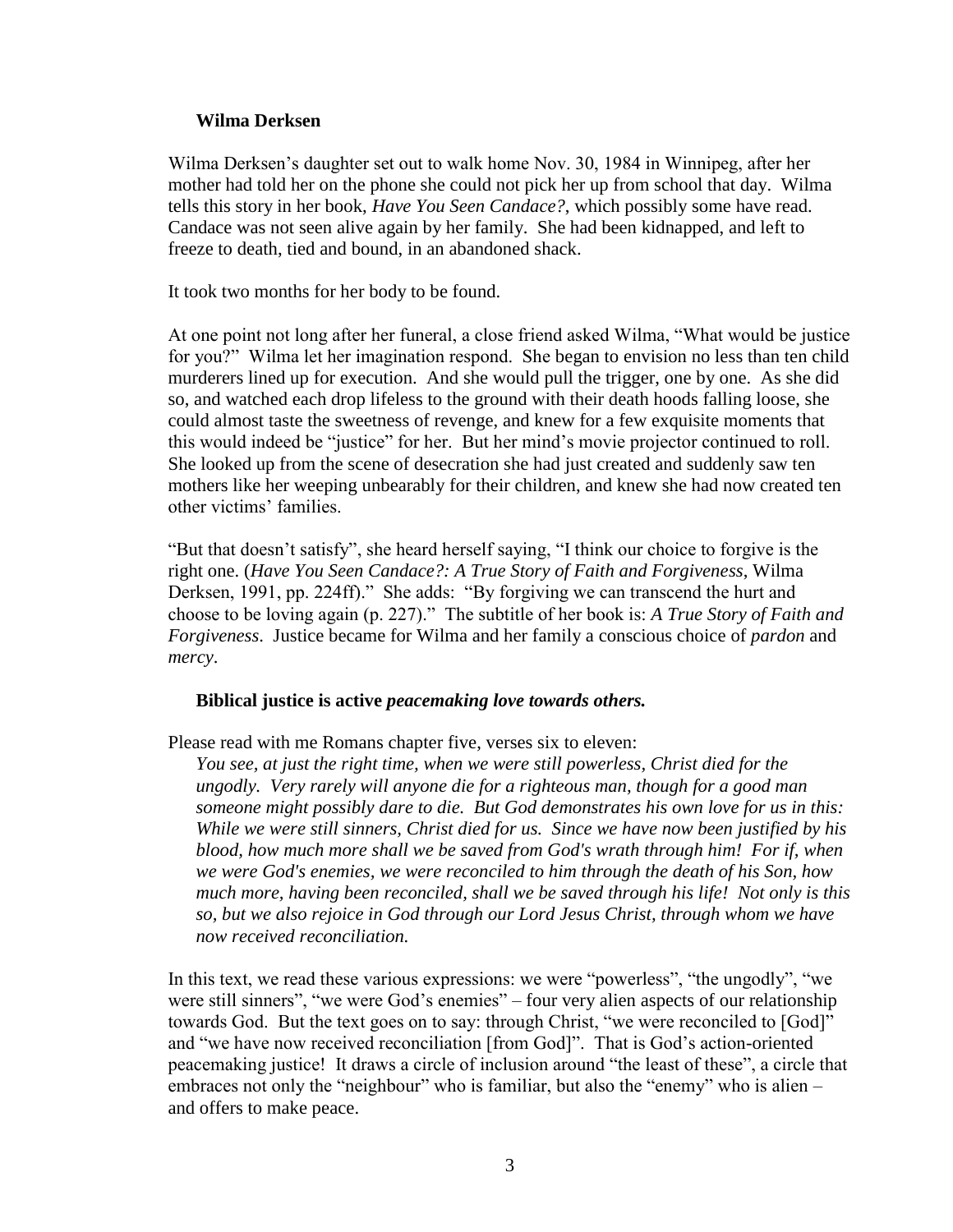Why does this understanding of justice strike one as strange? Because, for almost a millennium, Christians have believed largely in a biblical notion of justice that elevated penal, punitive law, and neglected the "weightier matters of the law": *justice, mercy, and faithfulness* (Matt. 23:23)*.*

In summary: *Biblical justice in relation to crime is a constant embracing love of neighbour and enemy: victim, affected community, and offender.*

# **II.** *Cry Healing!*

How can one further designate what this biblical justice is?

## **Restorative Justice**

As we have already heard, there is a worldwide movement of practitioners and professionals in criminal justice called "restorative justice" in response to crime.

The above biblical understanding of justice is in part back of this movement. A significant source of this phenomenon of over 25 years is Christian development of biblical themes of justice, in particular of themes underscoring justice as

- wholeness (*shalom*),
- $\triangleright$  reconciliation,
- $\triangleright$  peacemaking,
- and restoration. Restorative Justice is a *peacemaking* response to crime, rather than a *warmaking* attack on criminals. In summary, in its ideal vision, it refuses to scapegoat the criminal, nor to leave the trauma of the victim and community unhealed. It genuinely wants "justice and healing for *all*" in response to crime, which means new departures towards peaceful lives for everyone! It refuses to let anyone remain "unhealed", unless by their obstinate choice.

Restorative Justice in North America, birthplace of its contemporary worldwide expression from within criminal justice systems, grew out of a religious community, specifically in the mid-seventies in the Mennonite community of Kitchener, Canada, as an explicit religious response to a social problem.

#### *Beyond Retribution*

I want to look for a few additional moments at a Christian Spirituality of Restorative Justice through the recent publication of a book on this issue.

*Beyond Retribution: A New Testament Vision for Justice, Crime, and Punishment* (Marshall, 2001) is a stirring instance of rereading the Judeo-Christian founding texts to provide a basis, not for continued scapegoating violence in the Western secular state (which still has intact many trappings of a bygone religious era!), but for a profound redirection of traditional interpretation of those texts away from violence, "beyond retribution", towards, biblically, *shalom,* reconciliation and forgiveness.

In 1965, noted New Testament scholar C.F.D. Moule published an article in a little known Swedish academic journal. Entitled "Punishment and Retribution: An Attempt to Delimit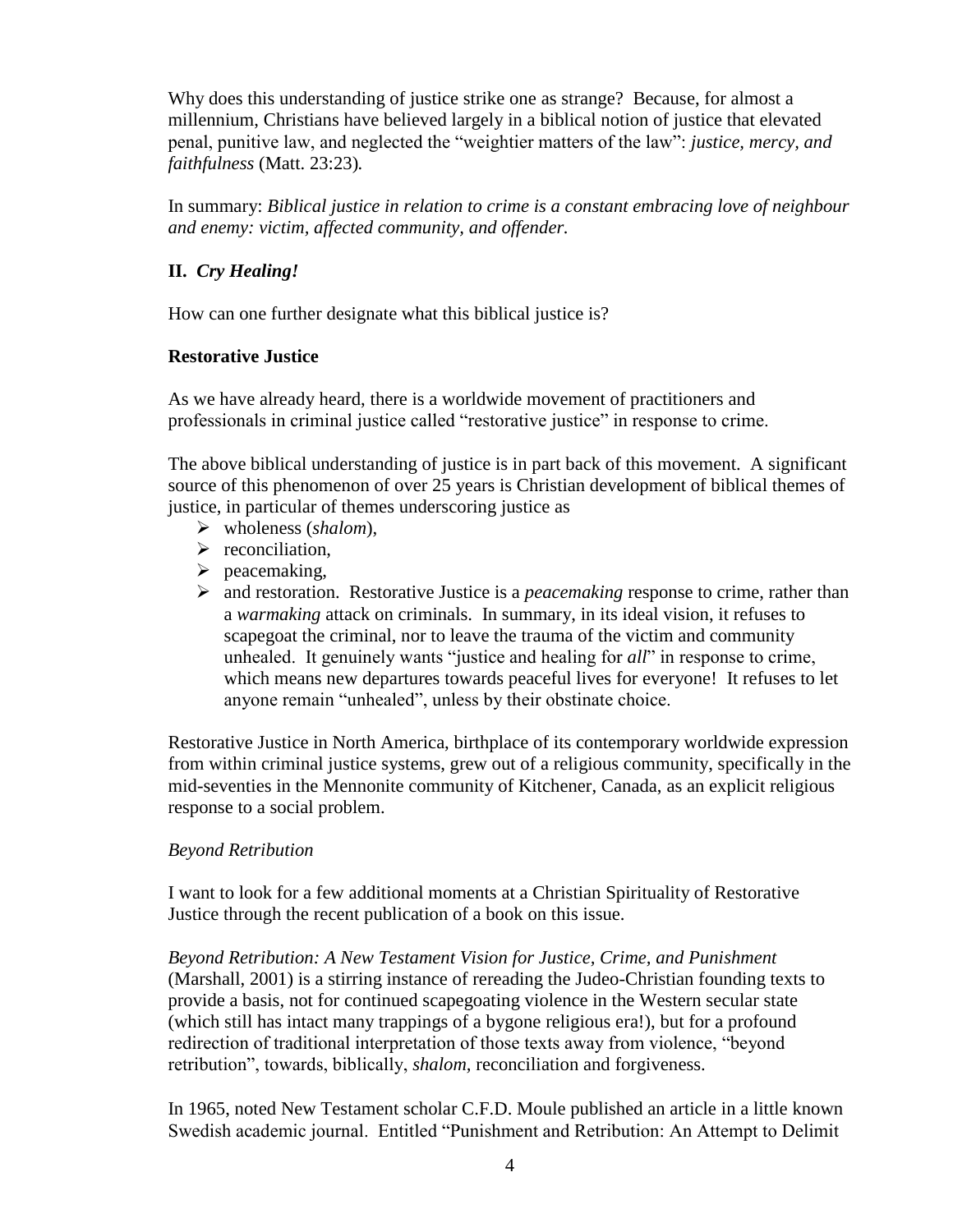Their Scope in New Testament Thought", he began with this observation: "It is likely, I know, that many readers – perhaps most – will find themselves in disagreement with the radical thesis I am about to present. But my hope is that time will not have been wasted – whatever the conclusions reached – because the thesis leads us in any case to ponder, once more, the very heart of the Gospel." He continued with a terse summary of his conclusions:

"What I offer for your consideration is the thesis that the word 'punishment' and other words related to it (especially 'retribution') have, if used in their strictly correct sense, no legitimate place in the Christian vocabulary (Moule, 1965, p. 21)."

His was a clear call for the Judeo-Christian tradition to move "beyond retribution" in its appropriation of the sacred texts. Thirty-six years later, New Testament scholar Chris Marshall published a book-length study with similar conclusions. There was nothing like it in the interval.

The study is wide-ranging. Section one, "Introduction", considers various Christian sources of moral guidance; early Christian witness from the "underside" ("they write as, to, and on behalf of the victims of abusive state power  $(p. 16)$ "); and how Christian faith speaks to the public arena (neither "directly and legalistically to the machinery of the state" nor "irrelevant[ly] to wider social issues (p. 31).") Marshall states,

"My premise is that the first Christians experienced in Christ and lived out in their faith communities an understanding of justice as a power that heals, restores, and reconciles rather than hurts, punishes, and kills, and that this reality ought to shape and direct a Christian contribution to the criminal justice debate today (p. 33)."

In the second part Marshall considers "The Arena of Saving Justice", with a look at Paul and Jesus, seeing in Paul *Justice As the Heart of the Gospel, Divine Justice as Restorative Justice, Justification by Faith as Restorative Justice,* and the work of Christ (atonement) as *Redemptive Solidarity, Not Penal Substitution*. Marshall writes:

"The logic of the cross actually confounds the principle of retributive justice, for salvation is achieved not by the offender compensating for his crimes by suffering, but by the victim, the one offended against, suffering vicariously on behalf of the offended – a radical inversion of the *lex talionis* [law of retaliation] (pp. 65 & 66)." Finally, he sees Jesus as embodiment of God's justice, and his way as non-retaliation.

In the third Section, "Punishment That Fits", Marshall looks at the *Purpose and Ethics of Punishment*, and after discussing all the main theories considers the notion of "Restorative Punishment", which he believes is *Punishment as the Pain of Taking Responsibility*. He retains the word "punishment", but first empties it of all its punitive thrust, then reinvigorates it with an accountability/responsibility payload.

With the fourth Section, "Vengeance is Mine", Marshall looks at divine and human justice, including the issue of "Final Punishment", the doctrine of hell. His overall conclusion is, "Restoration, not retribution, is the hallmark of God's justice and is God's final word in history (p. 199)."

The fifth Section, "Justice That Kills", spends fifty pages on the issue of capital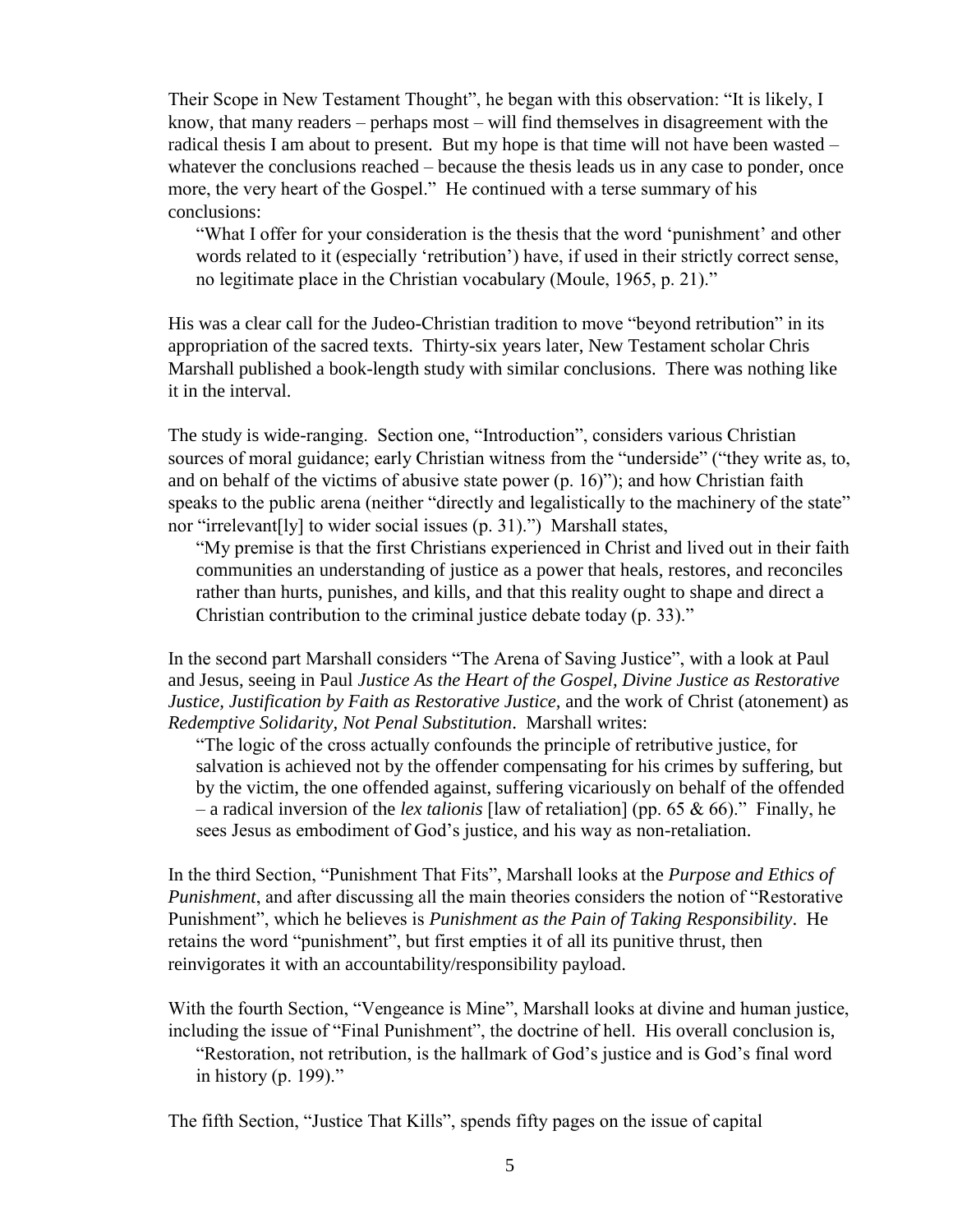punishment. It should be no surprise that Marshall finds no biblical mandate for the death penalty. "Capital punishment is incompatible with a gospel of redemption and reconciliation (p. 253).", he succinctly sums up. This is in line with the findings in 1981 of a special Christian Reformed Church committee on capital punishment, published in *Acts of Synod 1981.*

The final Section, "Conclusion", presents *Forgiveness as the Consummation of Justice*. Marshall discusses the South African Truth and Reconciliation Commission headed by Archbishop Desmond Tutu as illustrative of the attempt at a state-wide process and application of forgiveness and accountability in post-apartheid South Africa.

Marshall quotes Tutu saying, "[W]ithout forgiveness, there is no future (p. 283)." This conclusion is similarly argued persuasively in Donald Shriver's *An Ethic for Enemies: Forgiveness in Politics* (1995). He says, "Forgive and forget" gives way to "Remember, forgive, and be free."

Theologian Richard Hays in *The Moral Vision of the New Testament* (1996) states that *tradition, reason,* and *experience* throughout history have prevented biblical Christians from living out the radical nonviolence and forgiveness of the Gospel. Chris Marshall has pointed the way of such a biblical reading in response to crime and justice. Will biblical Christians and a secular culture profoundly impacted by biblical revelation rise to the challenge, or settle as so often for sub-biblical, even non-biblical views about retribution? This book stands as direct challenge to embrace a justice "beyond retribution" "that manifests God's redemptive work of making all things new (p. 284)."

## **Glenn Flett**

Our fall Dinners' speaker two years ago was Glenn Flett.

Glenn spent several years committing robberies with violence, until one day he and a partner shot and killed a man during a Brinks Armoured Truck robbery. Through Christian friends inside and outside the prison, Glenn eventually chose to follow Jesus. Changes happened remarkably quickly. But a supreme test came after a woman in Victoria, a Christian pastor, was brutally murdered. She had been a grandmother figure to Glenn through all his criminal years. She had loved him unconditionally.

By a strange twist of circumstances, the man who murdered her ended up in the same prison as Glenn, and finally, in an English class he was teaching! Glenn was a "wheel" in the prison, had a lot of power, and could have called in favours. He could have had this guy killed. Not only did he not do this, but ultimately helped him successfully apply for and obtain parole. Glenn's new love for Jesus helped him embrace the man who had murdered the most accepting person in his life at that time.

Today, Glenn, who also had M2/W2 visits throughout his jail time, serves Jesus by reaching out to ex-prisoners through a local government-sponsored program that helps them reintegrate into society. It is called L.I.N.C.: Long-Term Inmates Now in the Community. He tells his story widely, and is well-known in the larger criminal justice community, and also works closely with M2/W2. His life is tribute to the power of